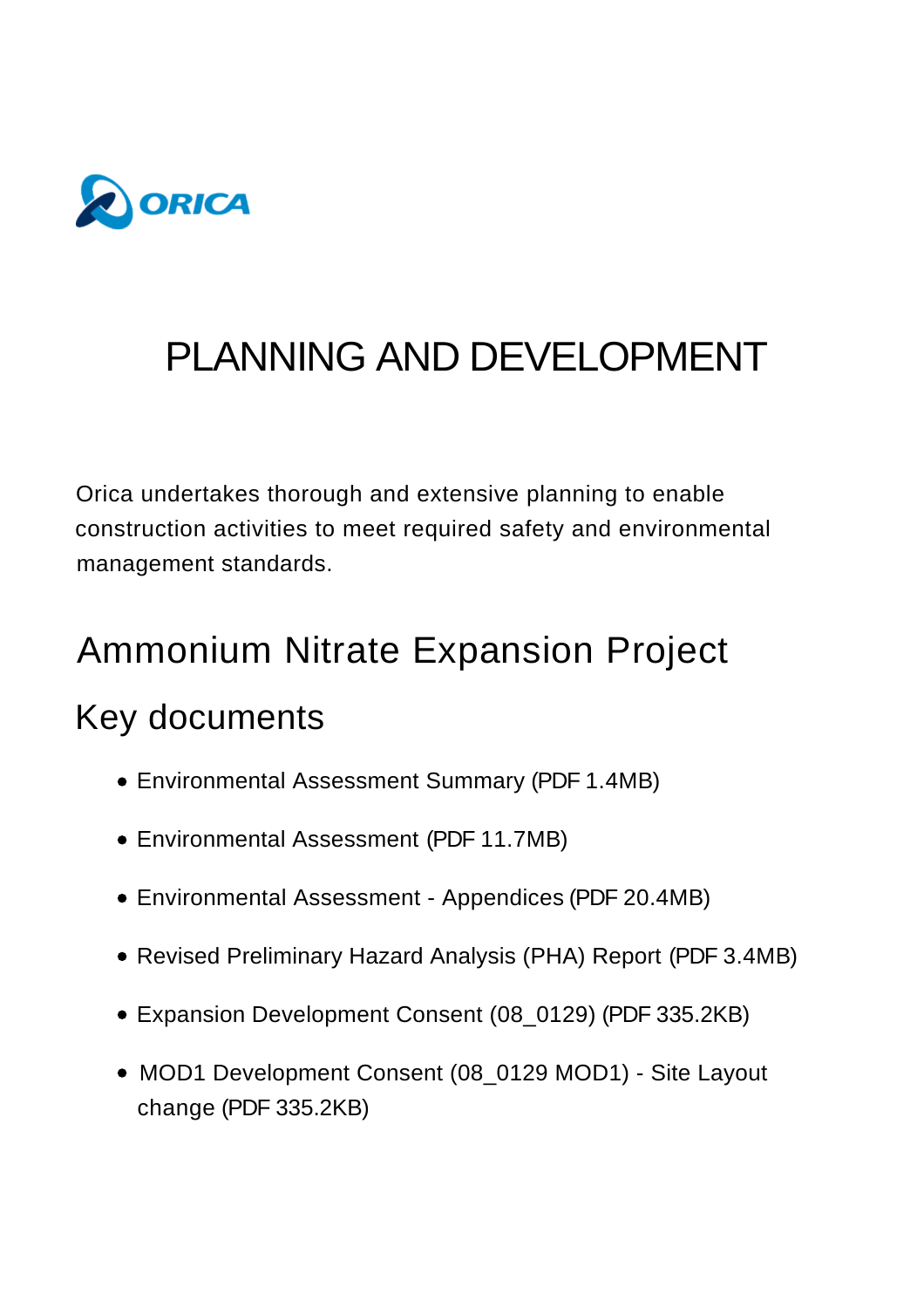- MOD2 Development Consent (08 0129 MOD2) Nitric Acid Tank and Ammonia Flares (PDF 1.9MB)
- MOD3 Development Consent (08 0129 MOD3) Ammonia Plant Production Quantity (PDF 117.1KB)
- MOD4 Development Consent (08 0129 MOD4) Nitrates Effluent Tank (PDF 163KB) and [stamped plans \(PDF](https://www.orica.com/ArticleDocuments/493/MP_08_0129%20-%20Mod%204%20-%20Stamped%20Plans.pdf.aspx) 866.5KB)
- MOD5 Development Consent (08 0129 MOD5) Prill Tower Scrubber (PDF 527.7KB)
- [MOD 1 EA \(PDF](https://www.orica.com/ArticleDocuments/493/EA%20Modification%20Report_Final%20DoP%20Submitted.pdf.aspx) 5.4MB)
- [MOD 2 EA \(PDF](https://www.orica.com/ArticleDocuments/493/60304607_Orica_Acid_Combined_MOD_13_11_13_FINAL_rev%201.pdf.aspx) 5.2MB)
- [MOD 3 EA \(PDF](https://www.orica.com/ArticleDocuments/493/20150428_Orica-Ammonia-Production-Increase-MOD-EA.pdf.aspx) 6.6MB)
- [MOD 4 EA \(PDF](https://www.orica.com/ArticleDocuments/493/210310_EA%20-%20Nitrates%20Effluent%20Tank%20Project%20FINAL.pdf.aspx) 1.8MB)
- [MOD 5 EA \(PDF](https://www.orica.com/ArticleDocuments/493/210809~1.PDF.aspx) 12.4MB)

#### Construction management plans

- [Soil Management \(PDF](https://www.orica.com/ArticleDocuments/493/2010_Orica-KI_soil_management_plan.pdf.aspx) 761.4KB)
- [Erosion and Sediment Control \(PDF](https://www.orica.com/ArticleDocuments/493/2010_Orica-KI_erosion_sediment_management_plan.pdf.aspx) 2.8MB)
- [Stormwater Management \(PDF](https://www.orica.com/ArticleDocuments/493/2010_Orica-KI_stormwater_management_plan.pdf.aspx) 1.6MB)
- [Air Quality Management \(PDF](https://www.orica.com/ArticleDocuments/493/88850_Rev0_15Jan10.pdf.aspx) 409.8KB)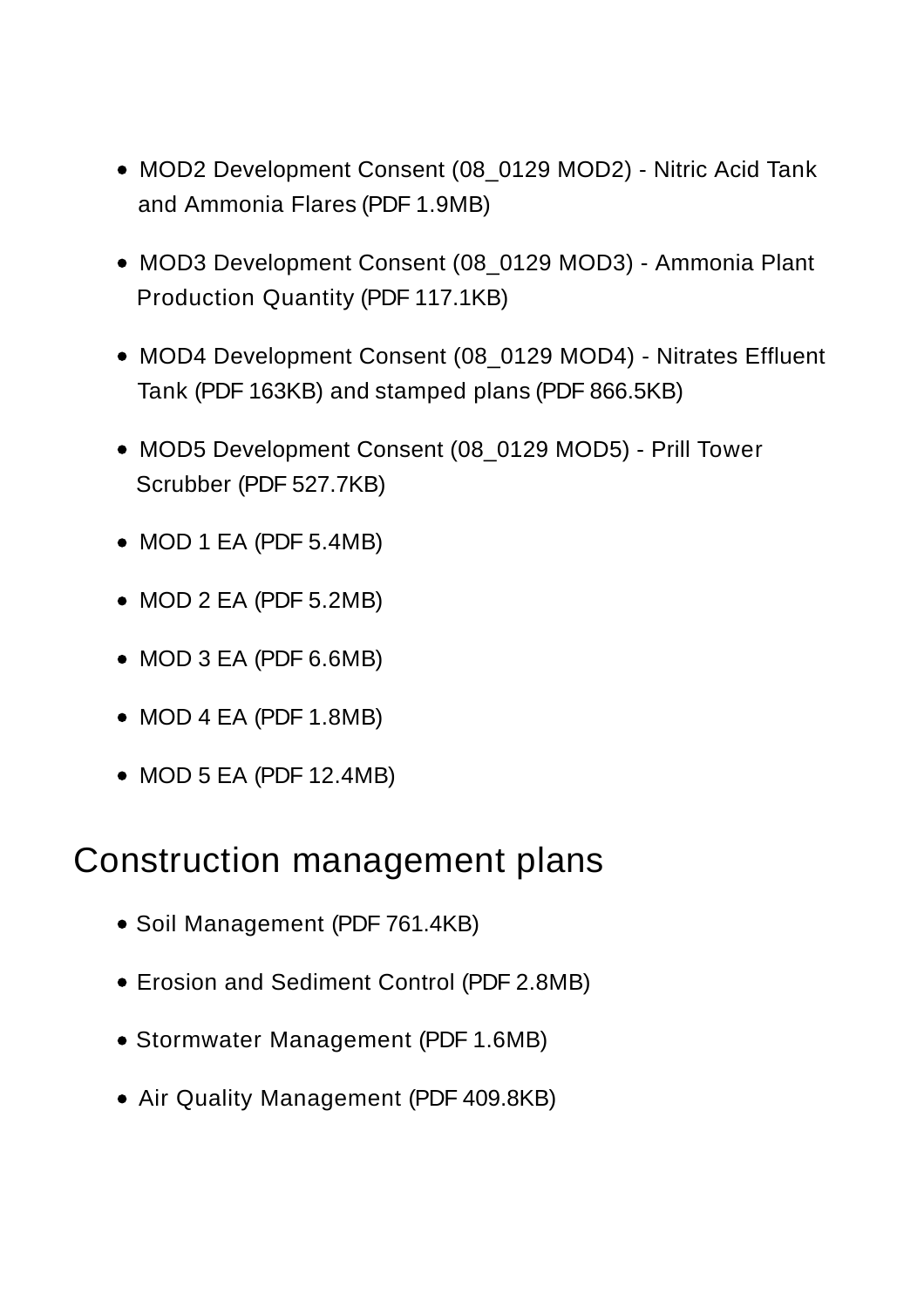- [Noise and Vibration Management \(PDF](https://www.orica.com/ArticleDocuments/493/NMP%20FINAL%20Sept%202021_.pdf.aspx) 459.5KB)
- [Waste Management \(PDF](https://www.orica.com/ArticleDocuments/493/Ammonia%20Plant%20Uprate%20Waste%20Management%20Plan_Rev0.pdf.aspx) 159KB)

#### Environmental management plans

- [Environmental Management Systems Manual \(Operational](https://www.orica.com/ArticleDocuments/493/EMS%20Manual_KI%20(OEMP)_V9%20June%202020.pdf.aspx) Environmental Management Plan) (PDF 1.8MB)
- [Environmental Management Strategy \(PDF](https://www.orica.com/ArticleDocuments/493/2010_Orica-KI_environmental_management_strategy.pdf.aspx) 1.8MB)
- [Existing Noise Verification \(PDF](https://www.orica.com/ArticleDocuments/493/2010_Orica-KI_existing_operations_noise_verification_program.pdf.aspx) 325.7KB)
- [Independent Environmental Audit \(PDF](https://www.orica.com/ArticleDocuments/493/610.13459%20Orica%20KI%20Independent%20Environmental%20Compliance%20Report%20Final%2020140324.pdf.aspx) 831KB)

#### Environmental assessment and annual reporting

- [2010 Annual Environmental Management Report \(PDF](https://www.orica.com/ArticleDocuments/493/2010_Orica-KI_annual_environmental_management_report.pdf.aspx) 399.1KB)
- [2011 Annual Environmental Management Report \(PDF](https://www.orica.com/ArticleDocuments/493/2011_Orica-KI_annual_environmental_management_report.pdf.aspx) 537.6KB)
- [2012 Annual Environmental Management Report \(PDF](https://www.orica.com/ArticleDocuments/493/2012_Orica-KI_annual_environmental_management_report.pdf.aspx) 844.3KB)
- [2013 Annual Environmental Management Report \(PDF](https://www.orica.com/ArticleDocuments/493/Annual%20Environmental%20Management%20Report_December%202013_Final.pdf.aspx) 370.3KB) [Appendix A \(PDF](https://www.orica.com/ArticleDocuments/493/Appendix%20A.pdf.aspx) 423.6KB)
	- [Appendix B \(PDF](https://www.orica.com/ArticleDocuments/493/Appendix%20B%20reduced.pdf.aspx) 6.8MB)
- [2014 Annual Environmental Management Report \(PDF](https://www.orica.com/ArticleDocuments/493/Annual%20Environmental%20Management%20Report_December%202014_Final.pdf.aspx) 618.9KB)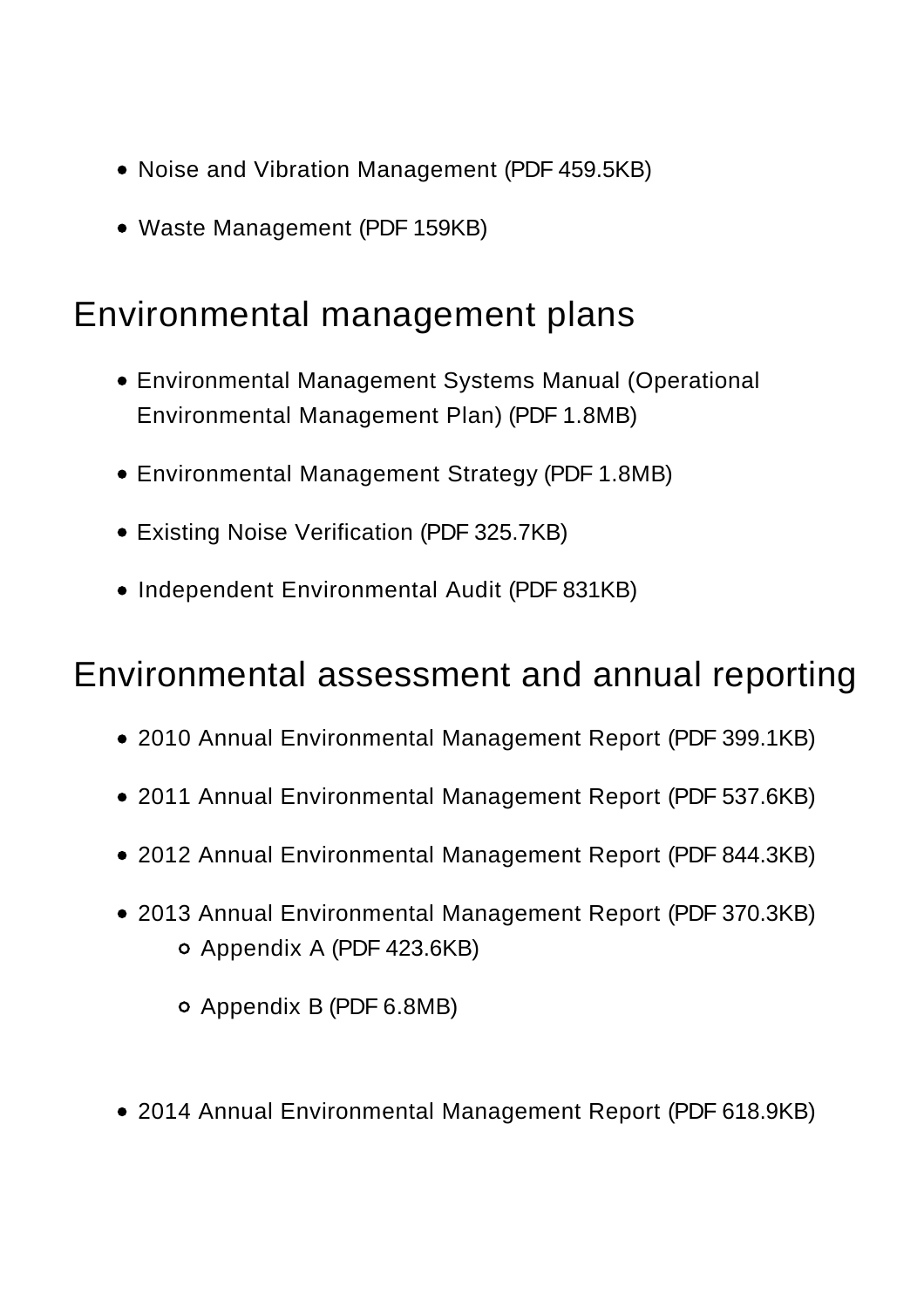- [2015 Annual Environmental Management Report \(PDF](https://www.orica.com/ArticleDocuments/493/Annual%20Environmental%20Management%20Report_December%202015_Final_Rev1.pdf.aspx) 590.6KB)
- [2016 Annual Environmental Management Report](https://www.orica.com/ArticleDocuments/493/Annual%20Environmental%20Management%20Report_December%202016_Final_rev%201.pdf.aspx) (PDF [643.1KB\)](https://www.orica.com/ArticleDocuments/493/Annual%20Environmental%20Management%20Report_December%202016_Final_rev%201.pdf.aspx)
- [2017 Annual Environmental Management Report \(PDF](https://www.orica.com/ArticleDocuments/493/Annual%20Environmental%20Management%20Report_December%202017_Rev1.pdf.aspx) 742.4KB)
- [2018 Annual Environmental Management Report \(PDF](https://www.orica.com/ArticleDocuments/493/2018%20Annual%20Enviromental%20Management%20Report_Final.pdf.aspx) 4.7MB)
- [2019 Annual Environmental Management Report \(PDF](https://www.orica.com/ArticleDocuments/493/2019%20AEMR%20Final.pdf.aspx) 1.3MB)
- [2020 Annual Environmental Mana](https://www.orica.com/ArticleDocuments/493/SSD%2008_0129%20Condition%2050%202020%20AEMR%20FINAL.pdf.aspx)gement Report (PDF 1.3MB)
- [2021 Annual Environmental Management Report \(PDF](https://www.orica.com/ArticleDocuments/493/211220%20SSD%2008_0129%20Condition%2050%202021%20AEMR.pdf.aspx) 7.7MB)

### Noise audits

- [2021 Noise Audit \(PDF](https://www.orica.com/ArticleDocuments/493/2021%20Noise%20Audit%20Report.pdf.aspx) 6.6MB)
- [2020 Noise Audit \(PDF](https://www.orica.com/ArticleDocuments/493/2020%20Noise%20Audit%20Report.pdf.aspx) 7.4MB)
- [2019 Noise Audit \(PDF](https://www.orica.com/ArticleDocuments/493/2019%20Noise%20Audit.pdf.aspx) 38.1MB)
- [2018 Noise Audit \(PDF](https://www.orica.com/ArticleDocuments/493/2018.pdf.aspx) 30.3MB)
- [2017 Noise Audit \(PDF](https://www.orica.com/ArticleDocuments/493/2017.pdf.aspx) 8.1MB)

### Independent environmental audit

- [2020 Independent environmental audit \(PDF](https://www.orica.com/ArticleDocuments/493/2020%20Orica_Kooragang_IEA_Report_Final%20SSD7831.pdf.aspx) 6MB)
- 2017 Independent environmental audit (PDF 778.4KB)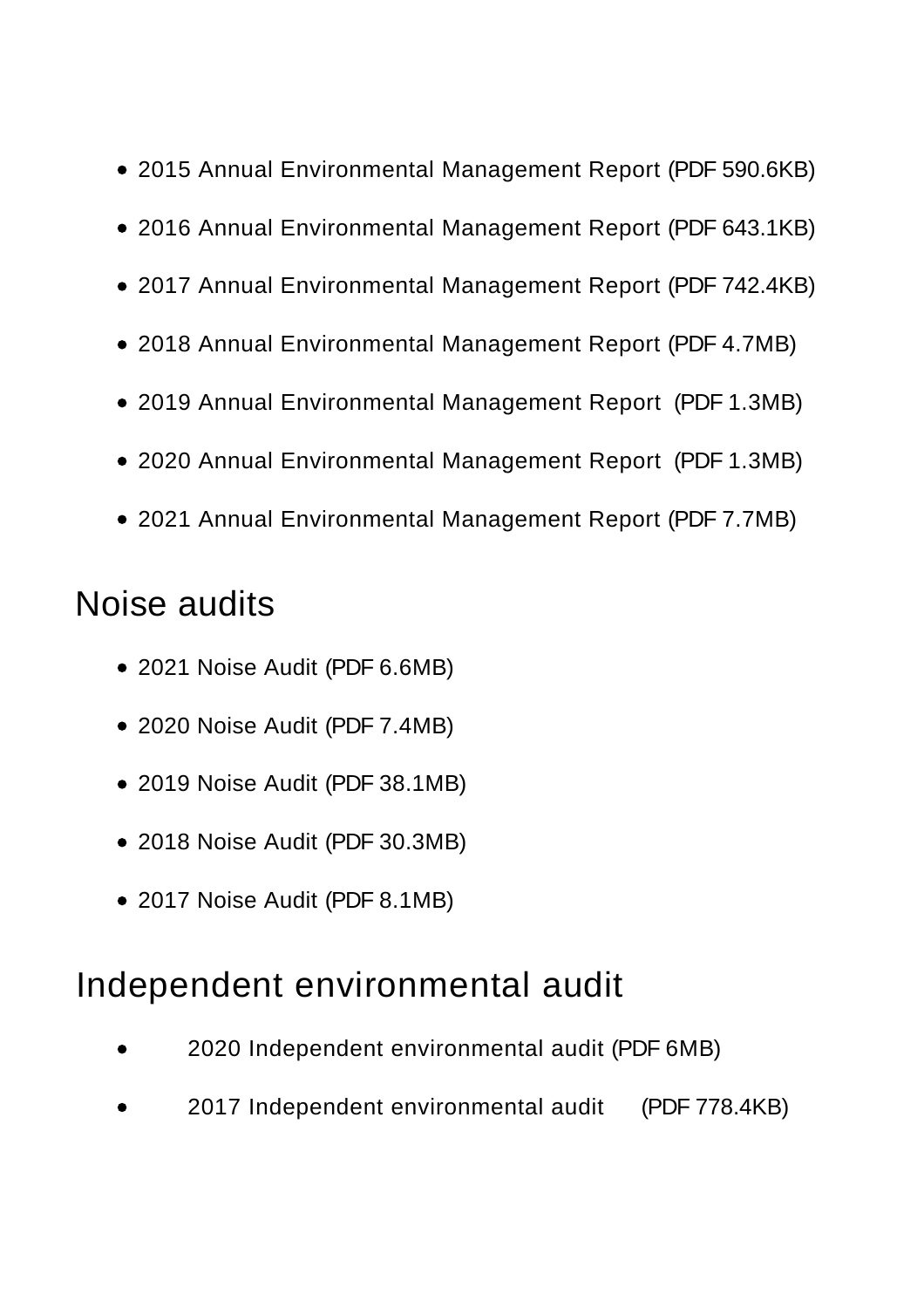[2014 Independent environmental audit \(PDF](https://www.orica.com/ArticleDocuments/493/610.13459%20Orica%20KI%20Independent%20Environmental%20Compliance%20Report%20Final%2020140324.pdf.aspx) 831KB)

### Hazard Audit

- [2016 Independent Hazard Audit \(PDF](https://www.orica.com/ArticleDocuments/493/Project%20Approval%20(08_0129)%20Condition%2020_Hazard%20Audit%20-%202016%20Hazard%20Audit%20Report%2021065-RP-001%20Rev%200.pdf.aspx) 2.3MB)
- [2019 Independent Hazard Audit \(PDF](https://www.orica.com/ArticleDocuments/493/21356-RP-001%20Rev%200.pdf.aspx) 1.9MB)

Post approval documents for the Expansion Consent (MP08\_0129) and subsequent modifications are publicly available from the following link on the [Department of Planning industry and Environment Major](https://www.planningportal.nsw.gov.au/major-projects/project/21686) Planning Portal

# Arsenic Remediation Project

# Key documents

- [Environmental Impact Statement \(EIS\) Part A \(PDF](https://www.orica.com/ArticleDocuments/497/2017-02-24%20PART%20A%201418917_063_R_Rev2_a_.pdf.aspx) 8.9MB)
- [Environmental Impact Statement \(EIS\) Part B \(PDF](https://www.orica.com/ArticleDocuments/497/2017-02-24%20PART%20B%201418917_063_R_REV2.pdf.aspx) 9.4MB)
- [Environmental Impact Statement \(EIS\) Part C \(PDF](https://www.orica.com/ArticleDocuments/497/2017-02-24%20PART%20C%201418917_063_R_REV2.pdf.aspx) 7.5MB)
- [Orica's Response to Submissions \(PDF](https://www.orica.com/ArticleDocuments/497/Orica%20Response%20to%20Submissions%20Report_Final%20with%20Attachments.pdf.aspx) 8.1MB)
- [Arsenic Remediation Development Consent \(PDF](https://www.orica.com/ArticleDocuments/497/SSD%207831_%20Kooragang%20Island%20Arsenic%20Remediation%20Project_%20Final%20Signed%20Consent%20.pdf.aspx) 1.7MB)
- [Arsenic Remediation Approved Plans \(PDF](https://www.orica.com/ArticleDocuments/497/Signed%20Approved%20Plans.pdf.aspx) 1.6MB)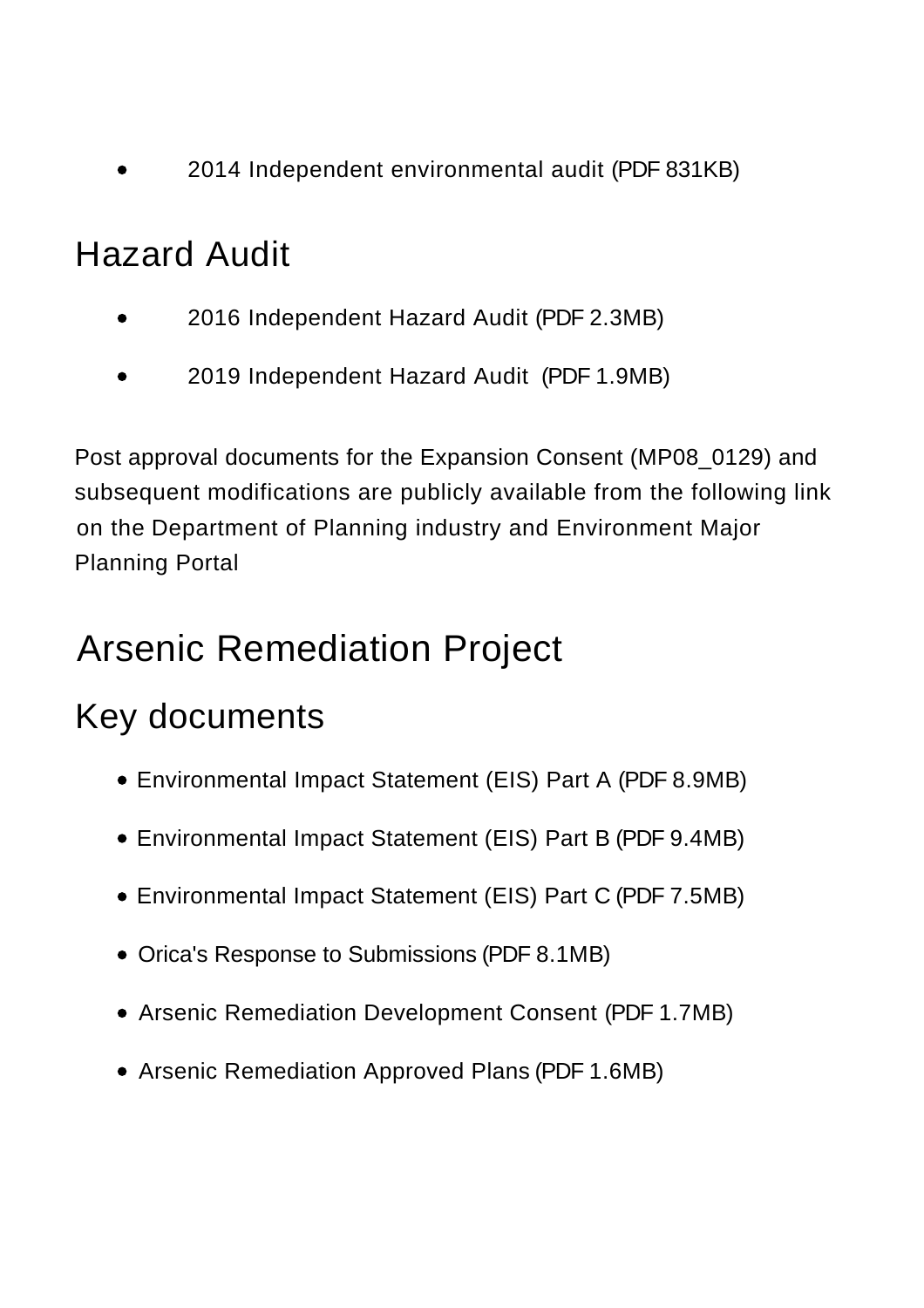- [Environmental Management Plan \(EMP\) \(PDF](https://www.orica.com/ArticleDocuments/497/EMP.pdf.aspx) 2.2MB)
- [Arsenic Remediation CEMP \(PDF](https://www.orica.com/ArticleDocuments/497/Orica%20CEMP_Rpt_Env_0.pdf.aspx) 6.4MB)

### Remediation Validations Reports

- [Arsenic Remediation Validation Report Main Body](https://www.orica.com/ArticleDocuments/497/18106662-034-R-Rev1_RVR_Text%20Only.pdf.aspx) Text (PDF 586.6KB)
- [Arsenic Remediation Validation Report Appendix A Cut off Wall CQA](https://www.orica.com/ArticleDocuments/497/Appendix%20A%20-%2018106662-015-R-Rev2-Soil-Bentonite%20Cut-off%20Wall%20CQA%20Report.pdf.aspx) Report (PDF 59.2MB)
- [Arsenic Remediation Validation Report Appendix B Cell Cap CQA](https://www.orica.com/ArticleDocuments/497/Appendix%20B%20-%2018106662-035-R-Rev1-Arsenic%20Remediation%20Capping%20CQA%20Report%20(2).pdf.aspx) Report (PDF 89.3MB)
- [Arsenic Remediation Validation Report Appendix C Groundwater](https://www.orica.com/ArticleDocuments/497/Appendix%20C%20-%20Well%20Installation.pdf.aspx) Well Installation (PDF 6.4MB)
- [Arsenic Remediation Validation Report Appendix D Materials](https://www.orica.com/ArticleDocuments/497/Appendix%20D%20-%20Materials%20Tracking.pdf.aspx) Tracking (PDF 13.1MB)
- [Arsenic Remediation Validation Report Appendix E Early Stage](https://www.orica.com/ArticleDocuments/497/Appendix%20E%20-%20Early%20Stage%20Excavation%20Report.pdf.aspx) Excavation Report (PDF 16.1MB)
- [Arsenic Remediation Validation Report Appendix F Hydraulic](https://www.orica.com/ArticleDocuments/497/Appendix%20F%20-%20Hydraulic%20Verification.pdf.aspx) Verification (PDF 13.1MB)
- [Arsenic Remediation Validation Report Appendix G Report](https://www.orica.com/ArticleDocuments/497/Appendix%20G%20-%20Important%20Information.pdf.aspx) Limitations (PDF 116.8KB)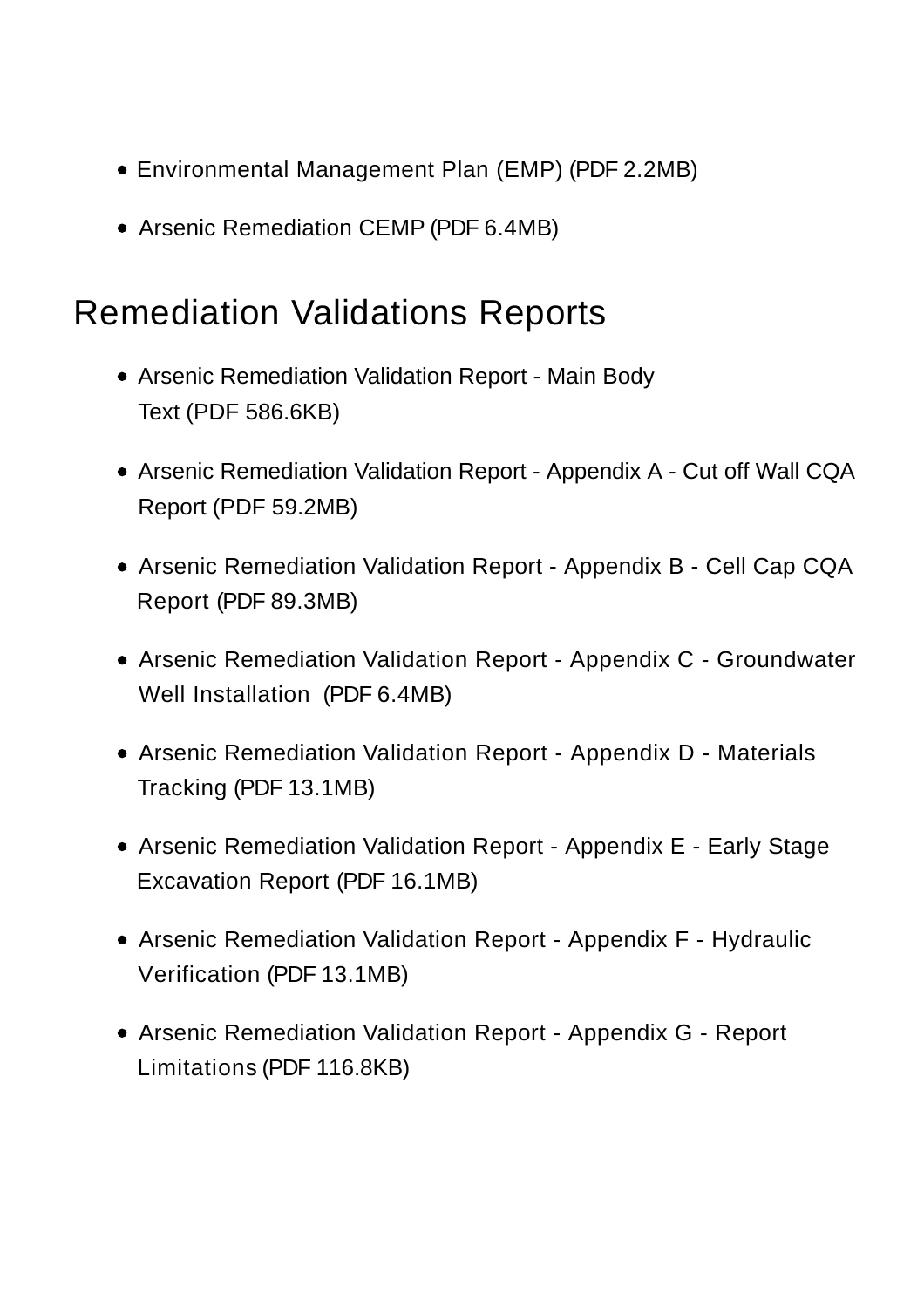[Arsenic Remediation Validation Report - Figures \(PDF](https://www.orica.com/ArticleDocuments/497/Figures.pdf.aspx) 23.9MB)

Ongoing monitoring and management of the cell is occurring in accordance with a [Long Term Environmental Management Plan \(PDF](https://www.orica.com/ArticleDocuments/497/18106662-019-R-Rev1_LTEMP.pdf.aspx) 22.8MB), which includes groundwater monitoring to confirm the performance of the cell:

### Groundwater Monitoring Program Reports

- [2019 Biannual Groundwater Monitoring Program \(PDF](https://www.orica.com/ArticleDocuments/497/1907%20GMP%20-%20Arsenic%20Cell.pdf.aspx) 12.3MB)
- [2020 Annual Groundwater Monitoring Program \(PDF](https://www.orica.com/ArticleDocuments/497/2003%20GMP%20-%20Arsenic%20Cell.pdf.aspx) 25.8MB)
- [2021 Annual Groundwater Monitoring Program \(PDF](https://www.orica.com/ArticleDocuments/493/Att%20A%20-%202021%20GMP%20Report%20SSD7831.pdf.aspx) 18MB)

The Remediation Validation Report and LTEMP for the arsenic cell have been reviewed by a NSW EPA accredited contaminated site auditor who has issued a [Site Audit Statement/Site Audit Report. \(PDF](https://www.orica.com/ArticleDocuments/493/200924%20EPA%20SSD_7831%20J1702.9R-rev0%20SAR%20and%20SAS.pdf.aspx) 49MB)

#### Environmental assessment and annual reporting

- [2020 Annual Review \(PDF](https://www.orica.com/ArticleDocuments/493/201201%20SSD_7831%20Annual%20review%20FINAL.pdf.aspx) 915.8KB)
- [2021 Annual Review \(PDF](https://www.orica.com/ArticleDocuments/493/211217%20SSD_7831%202021%20Annual%20Review.pdf.aspx) 973.4KB)

### Independent environmental audit

[2020 Independent Environmental Audit \(PDF](https://www.orica.com/ArticleDocuments/493/2020%20Orica_Kooragang_IEA_Report_Final%20SSD7831.pdf.aspx) 6MB)